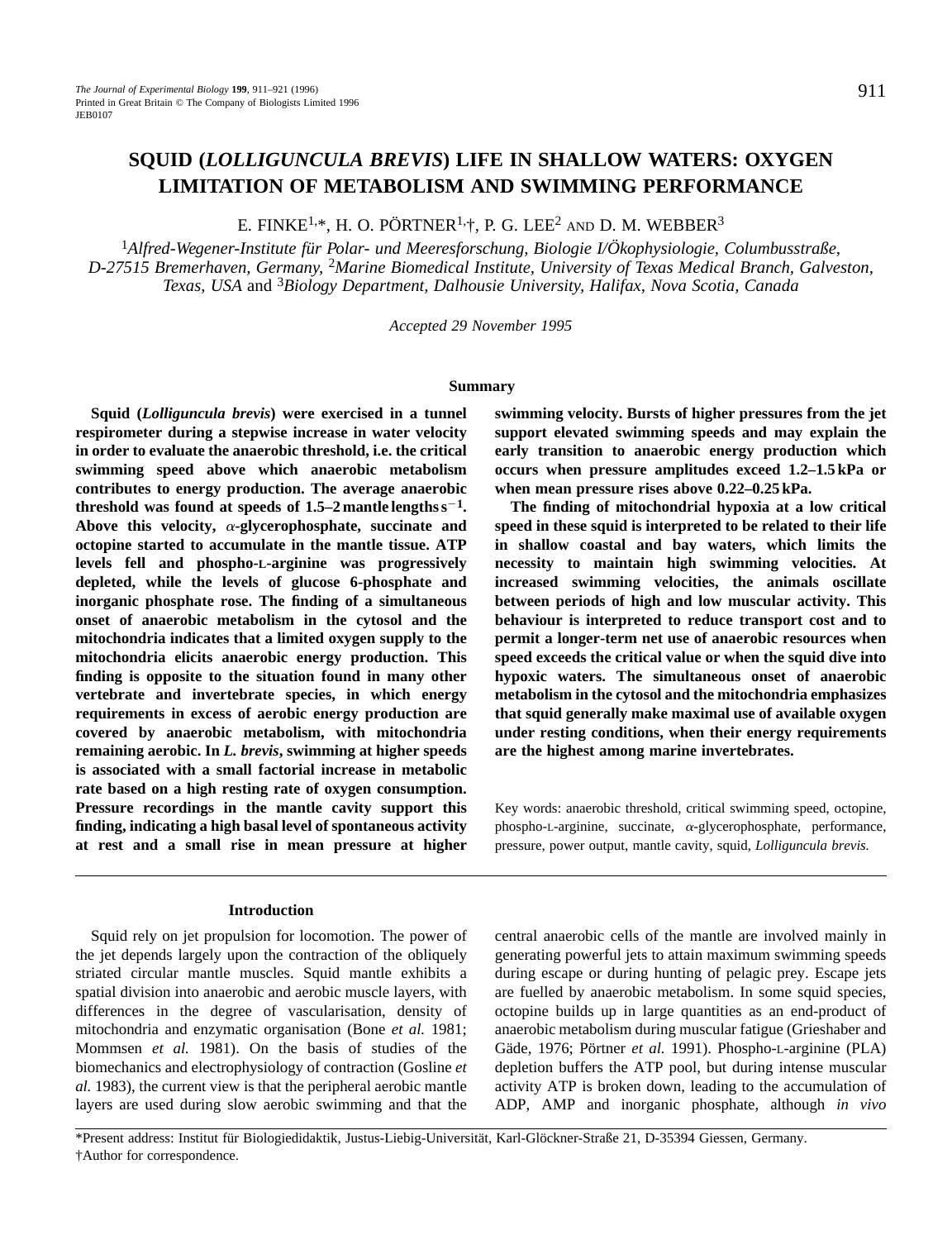degradation of the adenylates beyond AMP does not occur (Pörtner *et al.* 1993).

Cephalopods are evolutionarily constrained in that they possess a respiratory pigment which does not allow them to carry as much oxygen in their blood as does the blood of fish. A previous analysis suggests that ommastrephid squid not only make maximum use of their haemocyanin even under control conditions but also that they rely on oxygen uptake *via* the skin, especially the skin of the mantle (Pörtner, 1994). For maximal use of the available oxygen, cephalopods catabolize carbohydrates and amino acids, fuels that are more oxygenefficient than some others, i.e. they require less oxygen per mole of generated ATP than do lipids (Hochachka, 1994). Considering these adaptations and the high rates of oxygen consumption that prevail even under control conditions, the question arises to what extent squid are able to increase their energy requirements without starting to make use of anaerobic processes. To answer this question, we investigated the activity levels and the mode of metabolism in freely swimming, unrestrained squid *Lolliguncula brevis* at different swimming speeds. This species lives in the brackish waters of the Gulf of Mexico and, as a coastal and inshore species, does not usually travel over long distances. Compared with the larger squid living further offshore and on the continental shelf (e.g. *Loligo pealei* and *Illex illecebrosus*), it is characterized by a small body size, a feature possibly related to its life in shallow waters. In loliginids, the fins are well developed for slow aerobic cruising (see Wells, 1994) and for fine locomotory control in a complex environment. These abilities should make *Lolliguncula brevis* an ideal species in which to investigate metabolism over a wide range of swimming speeds. The formation of anaerobic metabolites in the mitochondria and in the cytosol of the muscle cells would reveal whether the use of anaerobic metabolism is an early result of an increase in muscular activity.

## **Materials and methods**

## *Experimental animals*

Brief squid (*Lolliguncula brevis* Blainville, 6.6–34.2 g), were caught in April and May 1993 and in March 1995 in the Galveston Ship Channel and Galveston Harbour by the fishermen of the Marine Biomedical Institute of the University of Texas, Galveston, Texas, USA, and kept in aquaria with recirculating natural sea water under conditions similar to those in the natural habitat (24–26‰ salinity, at 20–22 °C). The squid were allowed to adjust to conditions in the aquarium for at least 24 h. The animals were fed small fish and penaeid or palaemonid shrimp, except during the last 24 h before experimentation.

#### *Control animals*

For the collection of control samples, each individual animal was placed into a darkened aquarium containing 41 of continuously aerated sea water  $(25\pm1\% \text{ salinity}, 20\pm1\degree \text{C}).$ After 60–100 min of recovery from handling, ethanol (120 ml) was fed into the aquarium through tubing placed close to the aeration stone to ensure rapid and full mixing with the sea water. The final maximum concentration of the anaesthetic was 3 vols%. Anaesthesia was complete after 2–4 min, as indicated by the cessation of ventilatory activity.

Muscle samples were obtained using a parallel arrangement of scalpel blades as described by Pörtner *et al.* (1991). The tissue samples were freeze-clamped immediately, weighed rapidly, wrapped in aluminium foil and stored under liquid nitrogen until analyzed. Additionally, the remaining portions of each specimen were weighed to determine the fresh mass of the whole animal, and the mantle length was measured.

#### *Exercised squid*

Squid were exercised in a Brett-type respirometer (Brett, 1964) filled with 17.761 of normoxic sea water at  $20\pm1$  °C, the removable animal chamber (tube diameter 10.2 cm) being placed in an additional volume of fresh aerated sea water at the same temperature. After 30 min of acclimation at a water velocity of  $3.0 \text{ cm s}^{-1}$ , the respirometer was closed and the decrease in oxygen levels was monitored using an oxygen electrode (Endeco type 1128 pulsed dissolved oxygen probe; Endeco type 1125 pulsed dissolved oxygen controller; Endeco, Inc., Marion, MA, USA) integrated into the closed water circuit. After a measurement period of at least 15 min, the respirometer was opened for about 10 min so that the sea water in the tunnel system could be replaced by fully aerated sea water from the waterbath and the animal could recover from the previous level of exercise. The respirometer was then closed again and oxygen consumption was measured at a higher swimming speed. The water flow was increased up to 6.0, 9.0, 12.0, 15.0 or  $18.0 \text{ cm s}^{-1}$ . For the subsequent reoxygenation and recovery period, the velocity of the water was again decreased to  $3.0 \text{ cm s}^{-1}$ . Finally, the squid was removed from the respirometer for the determination of body mass and mantle length.

The validity of measurements and the tightness of the respirometer for gases were tested by filling the respirometer system with water low in oxygen content and verifying the maintenance of oxygen levels at different water velocities. Blanks were run without animals to correct for bacterial oxygen consumption and for the endogenous oxygen consumption of the electrode.

For metabolite analyses, squid were exercised in the open respirometer such that the water remained fully saturated with air at all times. After an acclimation period of 30 min at  $3.0 \text{ cm s}^{-1}$ , a stepwise increase in water velocity by  $3.0 \text{ cm s}^{-1}$ every 6 min was used to achieve the various final swimming speeds. At the highest velocities, chosen to be slightly submaximal but still fatiguing, the onset of fatigue became obvious when the squid repeatedly touched the downstream grid of the swimming chamber with the tip of their arms or finally collapsed from exhaustion. In order to compare non-steady-state metabolic changes at different swimming speeds, the duration of this exercise protocol was adopted as a basis for subsequent experiments and further animals were exercised for a total period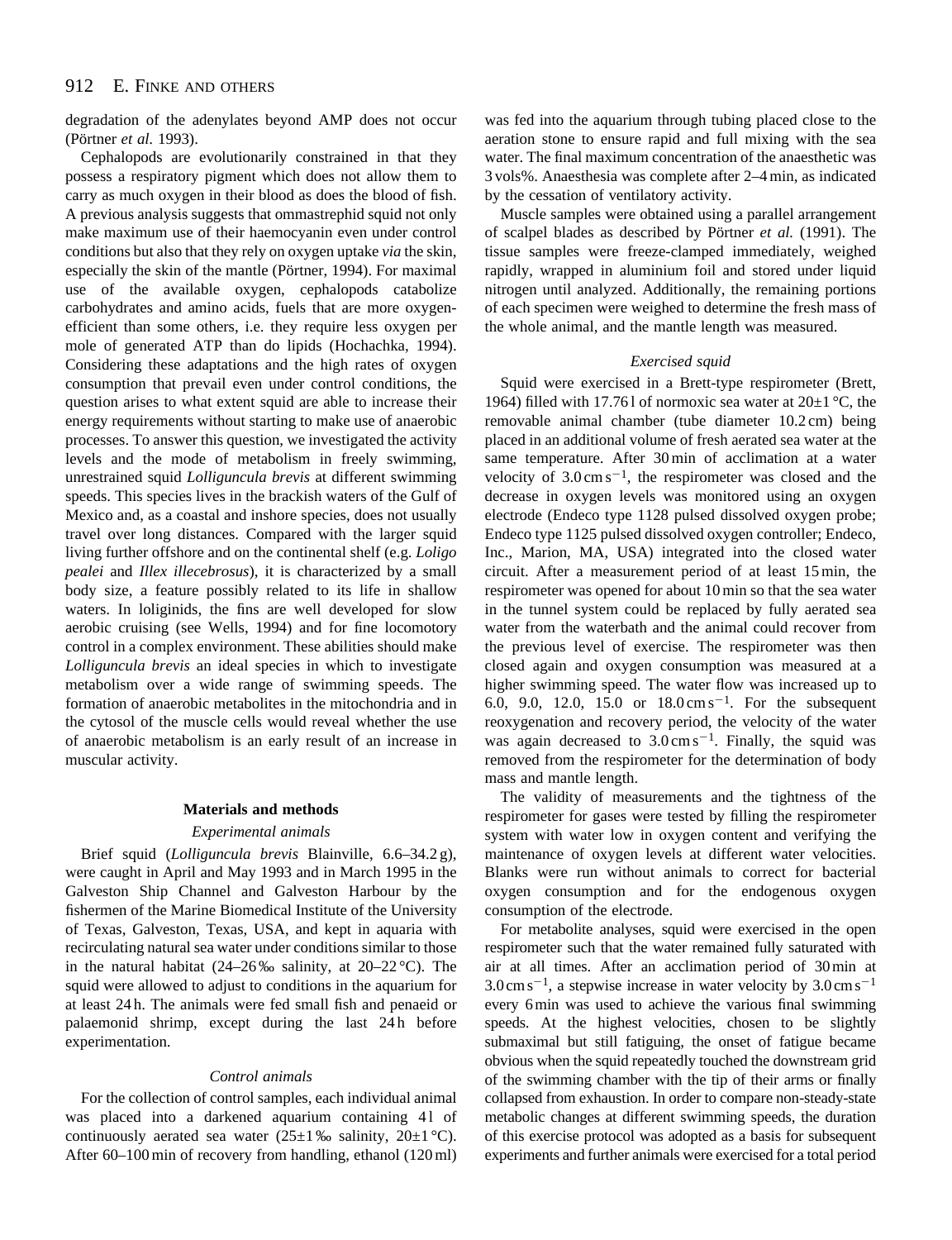of 39±1 min at lower water velocities (see Table 1). Swimming speeds were normalized in mantle lengths  $s^{-1}$ .

At the end of the exercise period, the animal chamber was separated from the rest of the system and the experimental animals were rapidly transferred into sea water at the same temperature containing 1.5 or 3.0 vols% of ethanol. Animals responding to this procedure with vigorous jetting were excluded from the analyses. Anaesthesia was complete after 20–120 s depending on the level of exercise. Tissue samples were taken as described above.

The performance level of the animals was monitored by recording pressure changes in the mantle cavity using a cannulation technique similar to the one described by Webber and O'Dor (1986). Squid were briefly anaesthetized in a 1:1 mixture of sea water with a MgCl<sub>2</sub> solution of the same osmolarity (Messenger *et al.* 1985). 4 cm of large PE tubing (Portex tubing i.d. 0.86, o.d. 1.52 mm) was flared at one end to form a cannula and bent at 90 ° about 1 cm from the tip. A piece of silicone tubing less than 0.5 mm long was slipped over this cannula and helped to secure the flared tubing in place when fed from the cavity through the mantle musculature about 1.5 cm from the mantle edge and at an angle of 45–60 ° to the ventral mantle. The small size of the animals required that small PE tubing (i.d. 0.58, o.d. 0.96 mm) was fed into the larger tubing and stretched to increase flexibility so that the animals were completely unrestrained during swimming. The cannula was connected to a pressure transducer (UFI type 1050, Morro Bay, CA, USA) and a MacLab system (ADI Instruments, Hastings, UK; WissTech, Spechbach, Germany) for pressure recordings and subsequent data evaluation.

## *Analyses*

Tissue analyses were carried out at the Alfred-Wegener-Institute, Bremerhaven, Germany. The muscle tissue samples were ground under liquid nitrogen using a mortar and pestle. Immediately after grinding, part of the tissue powder was used to evaluate intracellular pH and  $P_{CO_2}$  (Pörtner *et al.* 1990; H. O. Pörtner, E. Finke and P. G. Lee, in preparation). The remaining tissue powder was extracted in perchloric acid (Beis and Newsholme, 1975, modified according to Pette and Reichmann, 1982), and the concentrations of several metabolites in the pH-neutralized extracts were determined using enzymatic methods. Inorganic phosphate was estimated according to Pörtner (1990). Octopine, phospho-L-arginine and L-arginine were determined following Grieshaber *et al.* (1978). Octopine dehydrogenase was prepared and purified for these determinations from the adductor muscles of *Pecten maximus* following the procedure described by Gäde and Carlsson (1984). ATP, ADP, AMP, glucose 6-phosphate, glycerol 3 phosphate  $(=\alpha$ -glycerophosphate) and succinate were assayed according to Bergmeyer *et al.* (1986).

The levels of free ADP and AMP were calculated on the basis of the equilibrium of arginine kinase and myokinase. Equilibrium constants for both enzymes were corrected for experimental temperature and pH-dependence as related to the changing proton and magnesium binding of the adenylates and

the proton turnover of the arginine kinase reaction (Pörtner *et al.* 1993, details given by H. O. Pörtner, E. Finke and P. G. Lee, in preparation).

Up to third-order polynomial regressions were calculated for the changes in metabolite concentrations with increasing swimming speed (Sigmaplot, Jandel Scientific). Significance of changes was evaluated at the 5 % level by the determination of correlation coefficients and by using an *F*-test following an analysis of variance (ANOVA) using Statview II (Abacus Concepts). Solid lines in the graphs indicate significant effects of experimental treatment and significant correlations, with broken lines depicting the 95 % confidence interval. In addition, data for control animals and squid exercised at supracritical swimming speeds were compared using Student's *t*-test for unpaired samples. Values differing significantly from the norm (Pearson and Hartley's and Nalimov's tests) were eliminated from the data set.

## **Results**

The polynomial fit of all oxygen consumption values shows a significant, almost exponential rise in oxygen consumption with increasing swimming speed (Fig. 1). Between 0.5 and 2.9 mantle lengths  $s^{-1}$  average oxygen consumption rose from 21 to 36  $\mu$ mol O<sub>2</sub> h<sup>-1</sup> g<sup>-1</sup> body mass. Fig. 1 also quantifies the gross cost of transport in terms of ATP turnover per mantle length (as a normalized measure of distance travelled by the animals). A swimming velocity characterized by minimum cost becomes apparent only when the contribution of anaerobic ATP production is considered. This optimum speed is close, or equivalent, to the critical swimming speed (see below).

The pattern of pressure pulses generated in the mantle cavity changed with increasing swimming velocity (Figs 2–4). Fig. 2 demonstrates for one animal that, over a small range of velocities, differences in height between individual pressure peaks were small. At  $0.5$  mantle lengths  $s^{-1}$ , water velocity was so low that mantle contractions were almost exclusively determined by the level of spontaneous activity, with some regular oscillations occurring between lower and higher pressures. Very rarely, squid were seen in a resting ('sitting') posture, tentacles bent towards the bottom of the swimming tube. The jetting pattern became more regular when velocity increased from 0.5 to 1.1 mantlelengths  $s^{-1}$ . When velocity reached 2.1 mantlelengths  $s^{-1}$  and above, baseline pressures were maintained but jets characterized by larger pressure changes appeared at more or less regular intervals. The amplitude of these pressure changes increased as swimming velocity increased up to 4.3 mantle lengths  $s^{-1}$ , but the oscillation between low- and high-pressure jets was maintained. When the water speed was decreased to  $0.5$  mantle lengths  $s^{-1}$  at the end of the experiment, the respective recording indicates that the level of spontaneous activity was reduced during the initial period of recovery (Fig. 3). Overall, however, the variability in behaviour and pressure generation between animals was rather high, as shown by the data depicted in Fig. 4. Mean pressure increased in a linear fashion with increasing swimming speed. Jetting frequency increased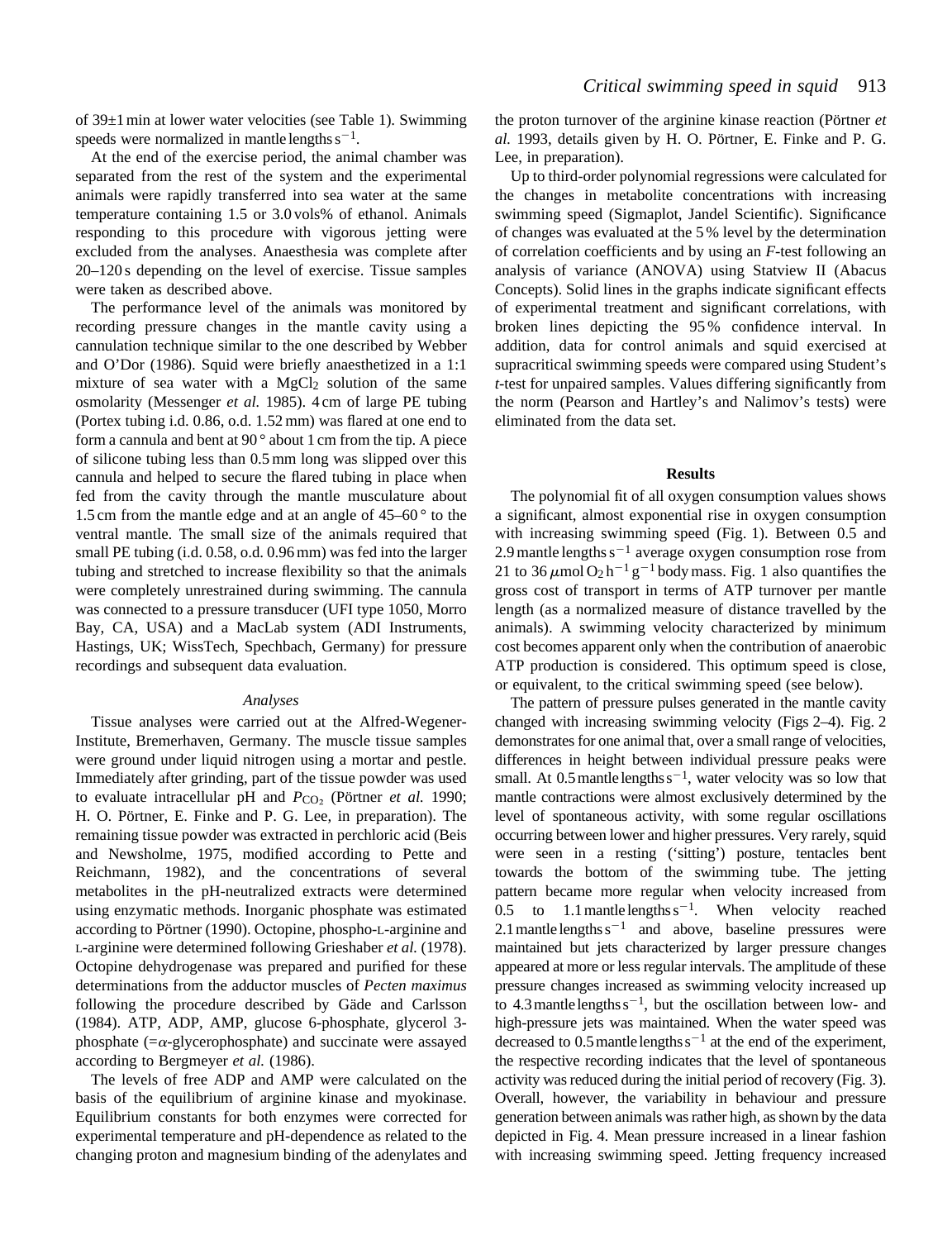

Fig. 1. (A) Rate of oxygen consumption measured in four squid *Lolliguncula brevis* (body mass 11.9–15.1 g) at different swimming speeds. Owing to the rather high variability in individual responses, data have been grouped and a third-order regression was calculated for all data points  $(r=0.69)$ . The broken lines in this and all the following diagrams represent the 95 % confidence interval. (B) The effect of swimming velocity on gross cost of transport (COT, determined as the rate of aerobic + anaerobic ATP turnover,  $r=0.90$ , third-order regression). The anaerobic contribution to energy

production is considered at higher swimming speeds.

only slightly and insignificantly. However, the linear increase in the amplitude of high-pressure jets with swimming speed reflects the observed rise in maximum pressure changes with rising swimming velocity (Fig. 3).

Changes in octopine, succinate and  $\alpha$ -glycerophosphate levels indicate whether, and at what swimming speed, cytosolic (octopine formation) and mitochondrial (succinate formation) mechanisms of anaerobic energy metabolism become involved



Fig. 2. Mantle pressure recordings at low swimming velocities for one squid. Pressure traces are typical examples for the respective swimming speeds given in mantle lengths  $s^{-1}$ .

in fuelling activity. They also indicate how the transport of reducing equivalents from the cytosol into the mitochondria *via* the  $\alpha$ -glycerophosphate shuttle was maintained (Fig. 5). All three metabolites started to accumulate simultaneously at swimming speeds above 1.5–2.0 mantle lengths  $s^{-1}$ . Octopine and succinate accumulated progressively, whereas the  $\alpha$ glycerophosphate concentration remained at a constant high level at swimmings speeds above  $3-3.5$  mantle lengths  $s^{-1}$ .

With the onset of octopine formation, the concentration of glucose 6-phosphate as an intermediate product of glycolysis rose. Phospho-L-arginine levels decreased as swimming speed increased, as can also be seen from the decline in the ratio of [phospho-L-arginine] to the sum of [phospho-L-arginine] and [L arginine] (Fig. 6). The concentration of free inorganic phosphate in the mantle tissue rose almost linearly with increasing swimming speed (by  $18.6 \mu$ mol g<sup>-1</sup> fresh mass between 0 and 4.7 mantle lengths  $s^{-1}$ ), while the concentration of phospho-L-arginine dropped by an equivalent amount  $(17.7 \,\mu\text{mol g}^{-1}$  fresh mass) over the same range of velocity. The existence of a critical speed was not apparent from PLA or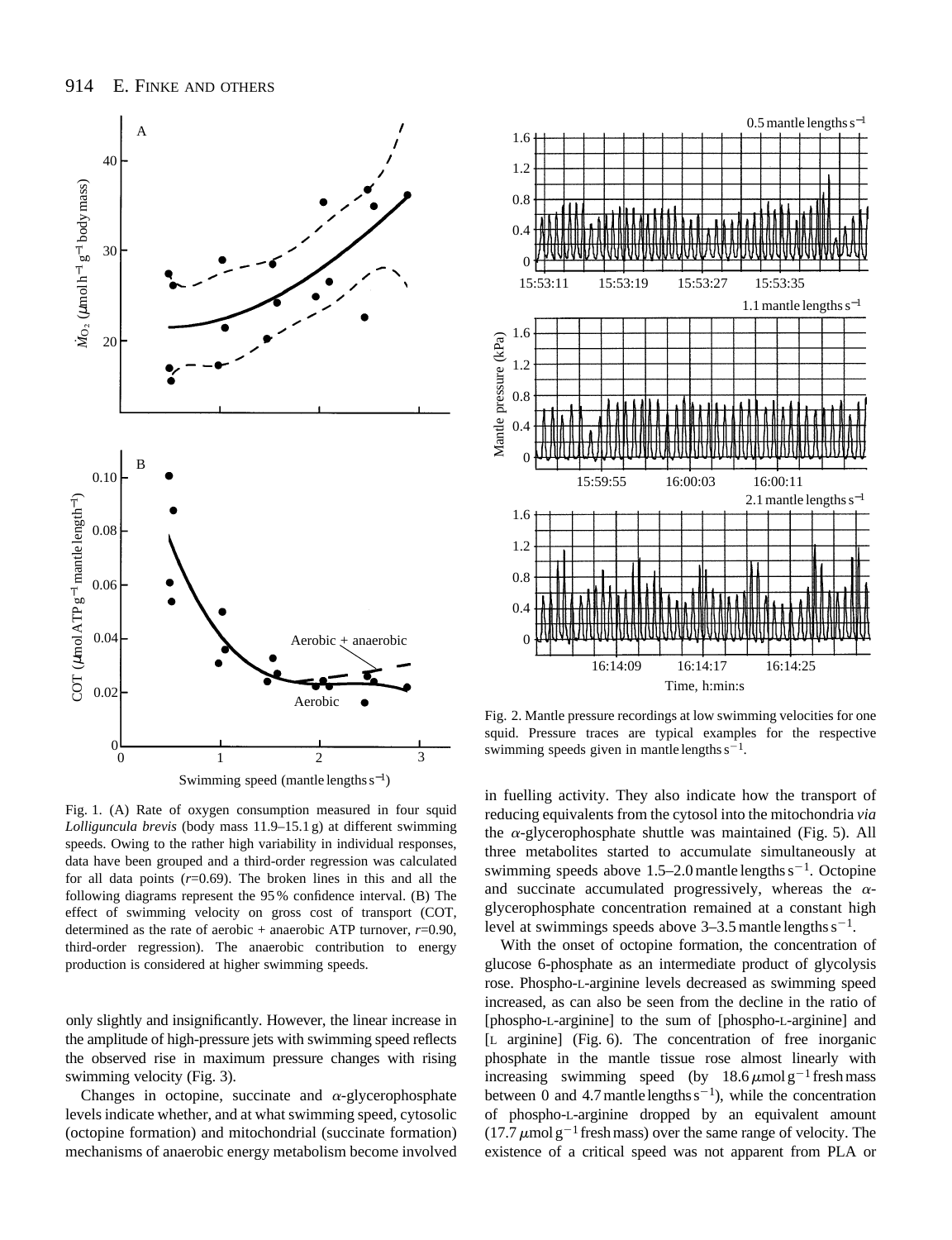inorganic phosphate levels because there was some change in the levels of these metabolites with the onset of activity. However, some change will occur even at low swimming speeds owing to the increased work load of the aerobic muscle. Using the ratio of [phospho-L-arginine] to the sum of [phospho-Larginine] and [L-arginine], which corrects for some of the high variability in PLA contents (13.4–25.3  $\mu$ mol PLA g<sup>-1</sup> fresh mass under control conditions, mirrored by the variability in Larginine concentrations), an early fall in phospho-L-arginine concentration is confirmed. Also, a smaller ratio of [phosphagen] to [phosphagen] plus [aphosphagen] is usually seen in aerobic tissues exhibiting a higher ATP turnover. These considerations explain why changes in the phosphagen concentrations are not suitable indicators of the onset of functional hypoxia and, thus, the critical swimming speed.



Fig. 3. Pressure recordings at higher swimming velocities (given in mantle lengths  $s^{-1}$ ) for one squid (cf. Fig. 2).

## *Critical swimming speed in squid* 915

ATP levels remained constant up to the critical swimming velocity and started to fall thereafter (Fig. 7). ADP concentrations increased slightly, but significantly, as swimming speed increased; however, most of the decrease in ATP concentration was reflected by a concomitant rise in total AMP levels. The changes in free ADP and free AMP levels were smaller than the mean concentration changes for the total levels. There was no significant correlation between swimming velocity and the summed concentrations of all adenylates, the sum of the concentrations of L-arginine metabolites and the sum of the



Fig. 4. Effect of swimming velocity on (A) mean mantle pressures (kPa,  $r=0.59$ , linear regression), (B) jetting frequency (min<sup>-1</sup>,  $r=0.16$ , linear regression) and (C) maximum pressure changes (*r*=0.71, linear regression) for five squid (body mass 13.4–20.7 g) grouped together. At each swimming speed (given in mantle lengths  $s^{-1}$ ), data were evaluated for several time periods indicated by stacked data points. Occasional extreme jets not related to the respective swimming velocity were omitted from the analyses. The grouped data reflect the variability in performance levels found for each individual and among individuals.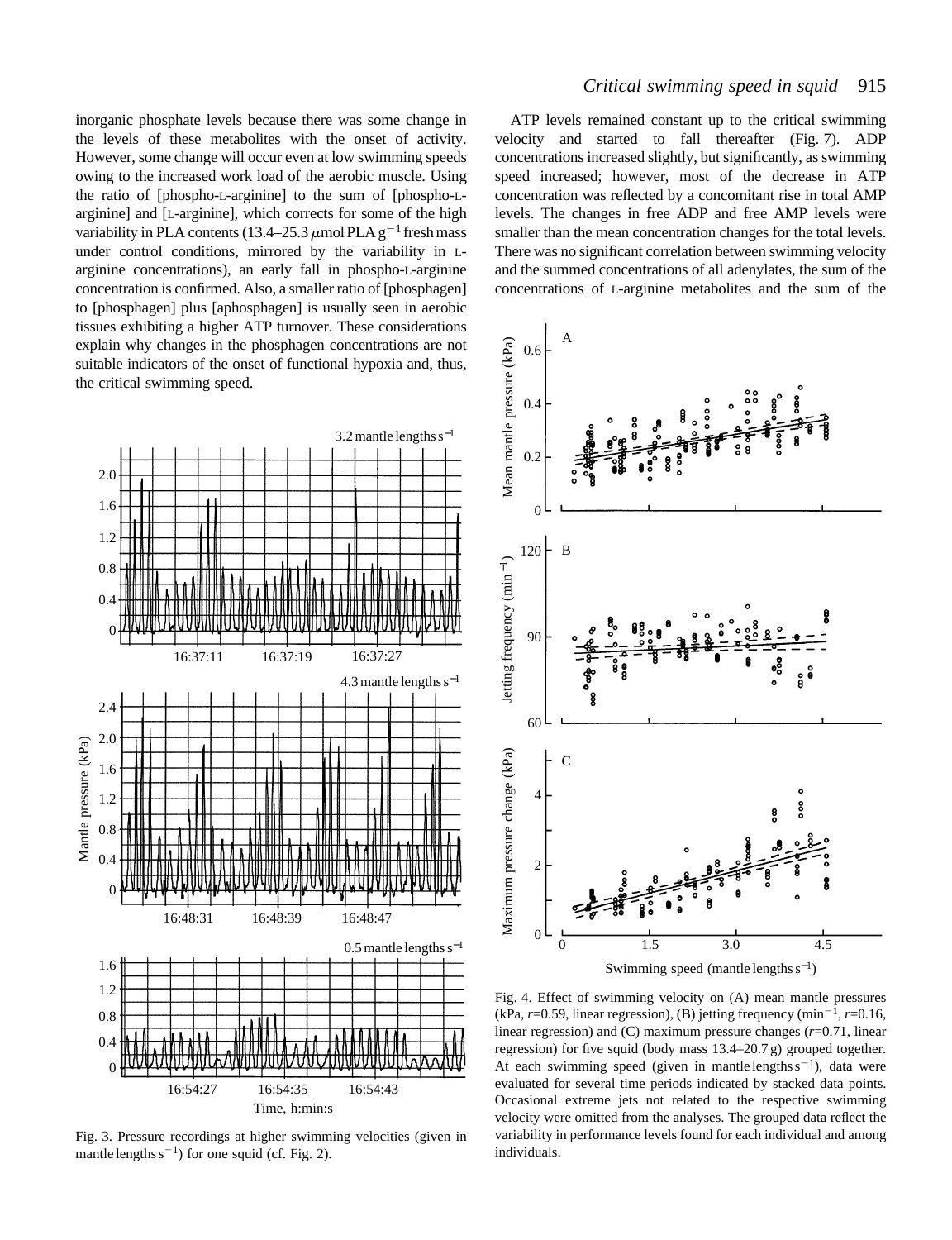

Fig. 5. Effect of swimming velocity on (A) octopine concentration (*r*=0.71, third-order regression), (B) succinate concentration (*r*=0.55, second-order regression) and (C)  $\alpha$ -glycerophosphate concentration  $(r=0.80, \text{third-order regression})$  in the mantle musculature of the squid *Lolliguncula brevis*.

concentrations of inorganic and organic phosphates (Fig. 8), thus confirming previous findings (Pörtner *et al.* 1991, 1993) that all the metabolic processes investigated took place exclusively in the mantle tissue and did not involve a significant exchange between the mantle cells and other body compartments.

Tabular comparisons of values for rested and exercised squid showed that there were significant differences between the mean concentrations of ATP, total AMP, inorganic phosphate, phospho-L-arginine, glucose 6-phosphate, octopine,  $\alpha$ -glycerophosphate, succinate and the ratio of [phospho-Larginine] to the sum of [phospho-L-arginine] and [L-arginine] (Table 1). However, a comparison of the mean values for the two groups does not reflect the extreme changes seen in individual animals (see figures).

## **Discussion**

## *Performance levels and oxygen consumption* Previous investigations of the metabolism of squid during

| Table 1. Comparison of body mass, mantle length and    |
|--------------------------------------------------------|
| metabolite concentrations in the mantle musculature of |
| rested and exercised squid Lolliguncula brevis         |

|                                    | Control           | Exercised        |
|------------------------------------|-------------------|------------------|
| Variable                           | $(N=5)$           | $(N=10)$         |
| Body mass (g)                      | $9.43 \pm 0.89$   | $9.80 \pm 2.66$  |
| Mantle length (cm)                 | $5.08 \pm 0.37$   | $5.26 \pm 0.61$  |
| Maximum swimming speed             | 3                 | $18.7 \pm 1.1$   |
| $\rm (cm\,s^{-1})$                 |                   |                  |
| Metabolite concentrations          |                   |                  |
| $(\mu \text{mol g}^{-1}$ wet mass) |                   |                  |
| [ATP]                              | $4.62 + 0.66$     | $2.81 \pm 0.75*$ |
| $[ADP]_{total}$                    | $1.75 \pm 0.63$   | $2.75 \pm 1.29$  |
| $[ADP]$ free                       | $0.13 \pm 0.04$   | $0.35 \pm 0.22$  |
| [AMP]total                         | $0.15+0.14$       | $0.70 \pm 0.47*$ |
| [AMP]free                          | $0.005 \pm 0.004$ | $0.06 \pm 0.06$  |
| $[ATP] + [ADP] + [AMP]$            | $6.51 \pm 0.88$   | $6.25 \pm 1.47$  |
| [Phospho-L-arginine]               | $20.25 \pm 5.81$  | $4.26 \pm 3.55*$ |
| [Inorganic phosphate]              | $7.07 \pm 2.27$   | 22.24±6.03*      |
| $[PLA]/([L-Arg] + [PLA])$          | $0.70 \pm 0.08$   | $0.26 \pm 0.16*$ |
| $[L-arginine]$                     | $8.69 \pm 4.52$   | $11.47 \pm 4.90$ |
| [Glucose 6-phosphate]              | $0.08 \pm 0.05$   | $0.17 \pm 0.09*$ |
| [Octopine]                         | $0.43 \pm 0.18$   | $9.59 \pm 5.04*$ |
| $\Sigma[Arg]$                      | $29.37 \pm 8.51$  | $25.21 \pm 4.28$ |
| $[\alpha$ -glycerophosphate]       | $0.13 \pm 0.15$   | $1.31 \pm 0.22*$ |
| [Succinate]                        | $0.23 \pm 0.09$   | $1.18 \pm 0.95*$ |
|                                    |                   | $(N=8)$          |
|                                    |                   |                  |

Exercised animals are those subjected to swimming velocities above 3 mantle lengths s<sup>−</sup>1, a range of swimming speeds reached after about 24 min and maintained for a further 15 min.

Values are means  $\pm$  s.D.

\*Significantly different from the control value, *P*<0.05; Student's *t*-test.

PLA, phospho-L-arginine; ∑[Arg], [phospho-L-arginine] + [Larginine] + [octopine].

exercise have focused on the extreme changes occurring during muscular fatigue and recovery (e.g. Grieshaber and Gäde, 1976; Pörtner *et al.* 1991, 1993). We report here the first data set on tissue metabolic status of unrestrained squid exercised at different swimming speeds. The highest swimming speed reached in the experiments was 4.7 mantle lengths  $s^{-1}$ , corresponding to  $22.3 \text{ cm s}^{-1}$ . This value is slightly above the  $16 \text{ cm s}^{-1}$  previously reported for the same species prior to rapid exhaustion (Wells *et al.* 1988). For comparison with previous studies, it is important to emphasize that the present data have been collected for a squid species with a life style distinctly different from that of the larger muscular squid living in the open pelagic conditions of coastal and shelf waters. *Lolliguncula brevis* is typically found in shallow waters, where it does not need to travel long distances during its search for prey or during escape. Life in this special environment may therefore be one reason for the swimming and jetting characteristics of *L. brevis.* Comparative data are available for *Illex illecebrosus* and some *Loligo* species (*L. opalescens, L.*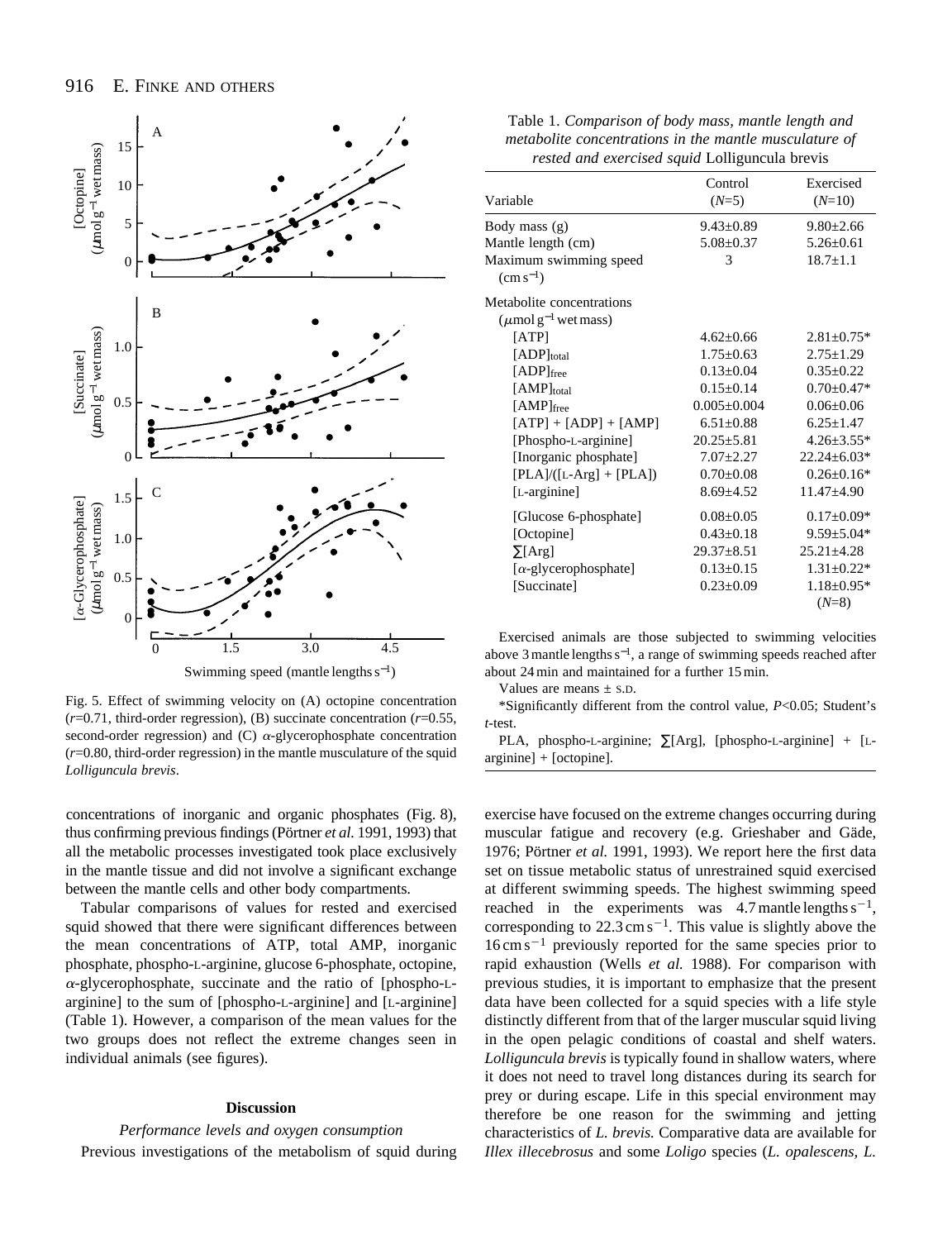*pealei* and *L. forbesi*, O'Dor, 1982, 1988; O'Dor and Webber, 1986, 1991; O'Dor *et al.* 1994). Even if the present data are compared with those for a squid of similar size, such as *Loligo opalescens*, it becomes evident that there was a smaller increase in mean mantle pressure and jetting frequency with increased swimming speed in *L. brevis* and that the exponential increase in mean pressure with swimming speed seen in other squid species (e.g. Webber and O'Dor, 1986) was not observed (see below). In addition, *L. brevis* did not show a general rise in pressure for each individual jet. Instead, it used highpressure jets on top of baseline low-pressure contractions in order to generate the appropriate thrust at higher swimming speeds (Fig. 3). However, since the power required for locomotion in water rises exponentially with swimming speed, an exponential increase in mean pressure would have been

expected, as described by O'Dor and Webber (1986) and O'Dor (1988). Owing to the observed oscillation between lowand high-pressure jets, such an exponential rise in performance levels was not evident. Mechanisms such as changes in funnel radius may contribute to a reduction of the expected increase in mean pressure (see O'Dor, 1988).

Baseline pressure jets observed at low water velocities are fuelled completely by aerobic mechanisms and reflect the high level of spontaneous activity of the animals under what would otherwise be called resting conditions. The rates of oxygen consumption found under these conditions were similar to those measured by Segawa and Hanlon (1988) and Wells *et al.* (1988), taking into account the appropriate  $Q_{10}$  values and the body masses of the animals. Spontaneous activity in squid is present at most times and involves slow cruising activity, which helps to maintain the negatively buoyant animals in the water column. Pressure amplitudes actually fell in some animals between 0.5 and 1.1 mantle lengths  $s^{-1}$ , indicating that





Fig. 6. (A) Glucose 6-phosphate levels (*r*=0.43, linear regression), (B) phospho-L-arginine content (*r*=0.73, third-order regression), (C) the ratio of [phospho-L-arginine] ([PLA]) to the sum of [phospho-Larginine] and [L-arginine] ([L-Arg]) (*r*=0.72, third-order regression) and (D) inorganic phosphate levels (Pi) (*r*=0.73, third-order regression) in the mantle musculature of the squid *Lolliguncula brevis* at different swimming speeds.

Fig. 7. Levels of (A) ATP ( $r=0.60$ , second-order regression), (B) total ( $\bullet$ ) and free ( $\circ$ ) ADP (total, *r*=0.36; free, *r*=0.42; linear regressions) and (C) total and free AMP (total, *r*=0.70; free, *r*=0.47; second-order regressions) in the mantle musculature of the squid *Lolliguncula brevis* at different swimming speeds.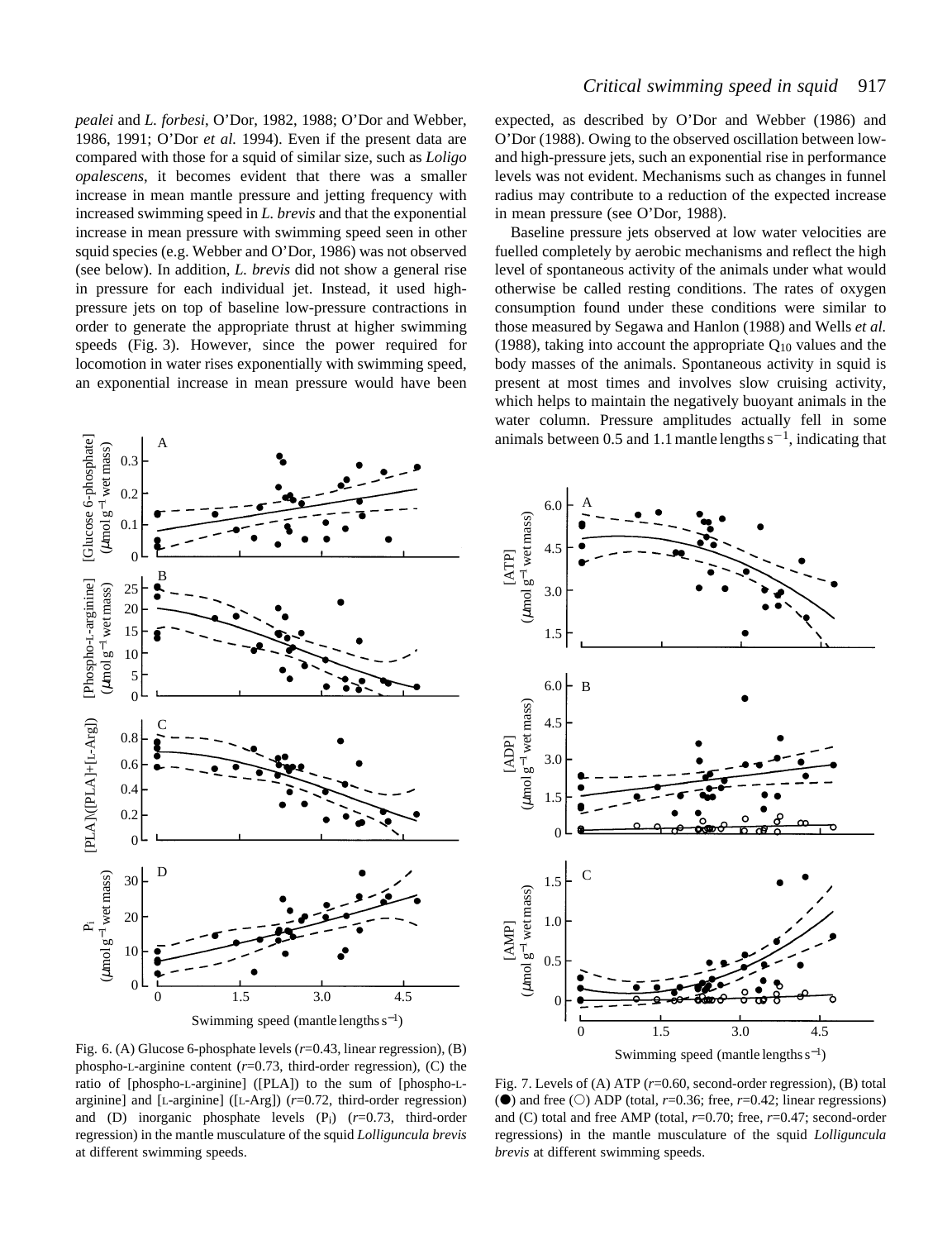

Fig. 8. Summed concentrations of (A) all adenylates ( $\Sigma$ Adenyates =  $[ATP] + [ADP] + [AMP]$ ,  $r=0.05$ , linear regression), (B) L-arginine metabolites ( $\sum \text{Arg}$  = [phospho-L-arginine] + [L-arginine] + [octopine],  $r=0.24$ , linear regression) and (C) inorganic and organic phosphates  $(\Sigma P = [phospho-L-arginine] + 3[ATP] + 2[ADP] + [AMP]$ + [glucose 6-phosphate] +  $[\alpha$ -glycerophosphate] + [P<sub>i</sub>]; *r*=0.09, linear regression) in the mantle musculature of the squid *Lolliguncula brevis* at different swimming speeds.

the rising water current helped the animals to maintain their position in the water column. This is also in line with the data reviewed by O'Dor and Webber (1986), who found that the true resting metabolic rate was about 6.5 % below the standard metabolic rate (the latter was obtained by extrapolating data for swimming animals to zero activity). The factorial scope of aerobic metabolism in *L. brevis* appears to be very small (Fig. 1), even taking into account that, owing to high standard metabolic rates, this scope is generally smaller in squid than in fish (O'Dor and Webber, 1986, 1991). However, this finding can be explained for *L. brevis* in the context of a small factorial rise in mean mantle cavity pressure with faster swimming speed and the observation that faster speeds are largely achieved by oscillations between low- and high-pressure peaks. The modest rise in the rate of oxygen consumption

indicates that this mode of activity may be more economical in the complex shallow-water environment where this species may oscillate between short-term acceleration and deceleration. The question arises of whether the high-pressure peaks appearing at higher speeds are still fuelled by aerobic metabolism.

## *Critical swimming speed*

In our invasive studies of mantle metabolism, we cannot determine whether changes in metabolite concentrations occur exclusively in the central anaerobic layers or whether the peripheral aerobic layers are also involved. Nonetheless, the mean values presented here allow us to evaluate whether an average steady-state or non-steady-state mode of metabolism prevails for mantle mitochondria and cytosol when oxygen supply may change depending on the activity level of the animal.

The changes in octopine, succinate and  $\alpha$ -glycerophosphate concentrations (Fig. 5) suggest that anaerobic metabolism becomes involved when mean mantle cavity pressures rise above a critical value of 0.22–0.25 kPa or when the maximum pressure changes increase beyond 1.2–1.5 kPa (Fig. 4). The onset and use of anaerobic metabolism is therefore associated with the increasing appearance of high-pressure jets. The variability in activity levels observed at different swimming speeds was associated with the observed variability in metabolite levels and oxygen consumption (Figs 1, 4, 5). Actually, although regression analysis suggests that the mean critical swimming velocity is at or slightly above 1.5 mantle lengths  $s^{-1}$ , the data sets for individual animals reveal that, for some specimens, the critical velocity may well be closer to 3 mantle lengths  $s^{-1}$ . A comparison of pressure recordings and metabolite analyses suggests that the individual critical swimming speed strongly depends on when that individual starts to use individual stronger jets during swimming; this may depend on the fitness of the individual (H. O. Pörtner, E. Finke, P. G. Lee, in preparation) but also to some extent on how quickly the animal adjusts to the experimental situation.

The onset of octopine formation indicates that reoxidation of NADH is occurring in the cytosol and represents glycolytic ATP production. The rising glucose 6-phosphate concentration (Fig. 6) reflects the increasing glycolytic activity with increasing swimming speed. The prevailing view of functional hypoxia is that energy requirements during exercise may exceed ATP production by mitochondria and, thus, cause anaerobic cytosolic mechanisms to produce complementary ATP, with the mitochondria remaining fully aerobic (Grieshaber *et al.* 1994). However, this is not the case in *L. brevis*. The accumulation of  $\alpha$ -glycerophosphate indicates a reductive change in the cytosolic [NADH]/[NAD+] ratio and either inadequate functioning of the  $\alpha$ -glycerophosphate shuttle in the transport of reducing equivalents into the mitochondria for final oxidation or a lack of oxygen for reoxidation of accumulating NADH. Final evidence that the mitochondria become hypoxic comes from the observation that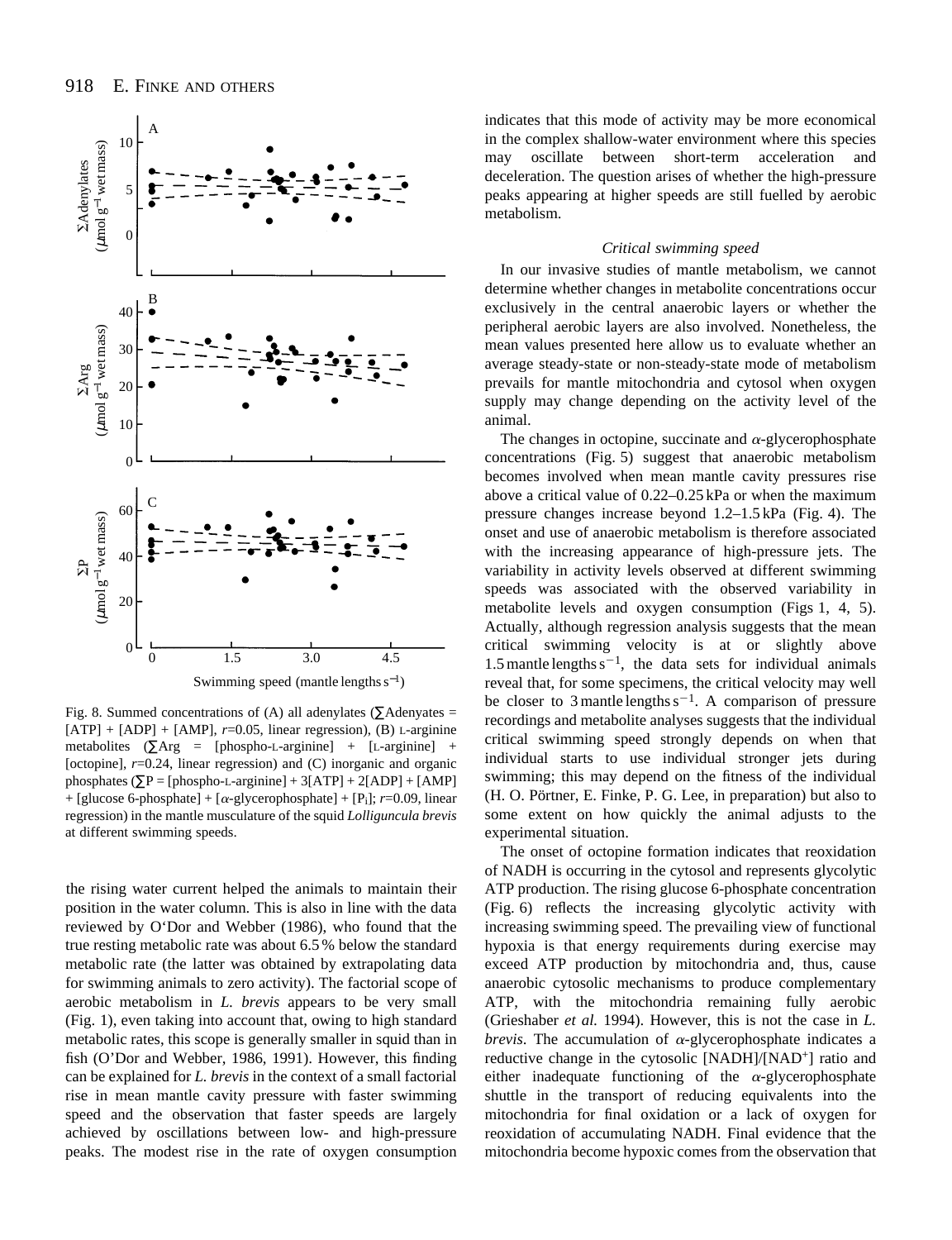succinate accumulates. In the context of the small factorial rise in the rate of oxygen consumption, the rise in succinate levels cannot be explained by an accumulation of tricarboxylic acid cycle intermediates. Instead, it indicates that the flux through succinate dehydrogenase becomes limiting owing to an inadequate oxygen supply. Succinate is a typical end-product of long-term anaerobic metabolism in mitochondria (Grieshaber *et al.* 1994). Therefore, in *L. brevis*, hypoxia in mitochondria triggers anaerobic energy production in both the mitochondria and the cytosol above the critical swimming speed. Since the supply of oxygen to mitochondria will then be the limiting process, this finding also supports our previous conclusions of maximal use of oxygen resources in squid even under control conditions (Pörtner, 1994).

Our analysis of a critical swimming speed differs quite substantially from the original definition by Brett (1964) in that it focuses on the biochemical events indicating a transition to a non-steady-state, time-limited mode of activity metabolism, whereas Brett focused on the actual swimming performance and its sustainability. The database for fish is too limited to allow us to conclude whether the two approaches should give similar results. However, the recent finding of different anaerobic thresholds in two fish species acting as sit-and-wait *versus* active foragers (Goolish, 1991) strongly supports our present concept that the onset of net anaerobic energy production reflects both the critical swimming speed and the beginning of fatiguing exercise. Comparative data for other squid species are not available at present. Assuming the equivalence of the two concepts, critical swimming speeds for *Illex illecebrosus* and *Loligo pealei* would be approximately 3 and 2.5 mantle lengths  $s^{-1}$  (Webber and O'Dor, 1986; O'Dor and Webber, 1991) compared with 1.5–2 mantle lengths  $s^{-1}$  in *L. brevis*, indicating that the normalized critical swimming velocity is likely to be higher in pelagic open-ocean squid than in inshore species. The optimum swimming speed at minimum cost of transport is close to the critical swimming speed and only becomes apparent when anaerobic energy production is quantified (Fig. 1). This finding confirms that the aerobic scope for activity is rather small in these animals.

## *Metabolic differences between squid species*

Both *Illex illecebrosus* and *Lolliguncula brevis* form considerable amounts of octopine during muscular fatigue, which is not the case for the coastal squid *Loligo pealei*. The highest level observed were  $15 \mu \text{mol g}^{-1}$  wet mass in the mantle tissue of *L. brevis* compared with  $3 \mu$ mol g<sup>-1</sup> wet mass in *L. pealei* and  $25 \mu \text{mol g}^{-1}$  wet mass in *I. illecebrosus* (see Pörtner *et al.* 1993). During exercise at speeds above the critical speed in *L. brevis*, the ATP pool was progressively diminished while the total ADP content increased and the AMP content rose to even higher levels. As a consequence of insufficient glycolytic activity in *L. pealei*, ATP depletion occurred to a larger extent and total [ADP] rose to a high and similar level to total [AMP]. Although the percentage depletion of ATP in *Illex* was similar to that in *Lolliguncula* and smaller than that in *Loligo*, our previous study had shown a

considerable rise in free ADP and AMP levels for both *I. illecebrosus* and *L. pealei* during exercise. In *L. brevis*, the increases in free ADP and AMP levels were comparatively small. The slopes of the regressions for free [ADP] and for free [AMP] remained below those for total [ADP] and [AMP] (Fig. 7). Obviously, free levels of ADP and AMP were buffered in *Lolliguncula brevis*. A buffering of free ADP levels would delay a drop in the energy content of the ATP system (Gibb's free energy change of ATP hydrolysis, H. O. Pörtner, E. Finke, P. G. Lee, in preparation) and indicates a better resistance to functional or environmental stresses in *L. brevis*.

Phospho-L-arginine (PLA) levels in *Lolliguncula brevis* mantle were only about half of those found in the mantle muscle of *Illex illecebrosis* or *Loligo pealei*, reflecting a lower ATP turnover rate during anaerobic swimming. As a consequence, inorganic phosphate levels only reached half of those observed in *Illex* or *Loligo* mantle during muscular fatigue, when phospho-L-arginine was used to buffer the ATP pool. This would limit the drop in ATP free energy levels and may avoid the harmful effect of inorganic phosphate on muscle function in a species which could more often rely on anaerobic resources, although at a lower rate and scope than those of *Illex*, an observation which is also reflected by the oscillation between low- and high-pressure jets (see above). For comparison between *L. pealei* and *L. brevis*, aglycerophosphate was not seen to accumulate during fatigue in *L. pealei*, probably because the glycolytic rate remains so low in this species (Storey and Storey, 1978; Pörtner *et al.* 1993). However, succinate levels, which remained unchanged during fatigue from short-term burst swimming (Storey and Storey, 1978), rose substantially in *L. pealei* during vigorous exercise in a swim tunnel (Pörtner *et al.* 1993), indicating mitochondrial hypoxia.

In an overall balance of aerobic and anaerobic ATP production in *L. brevis*, the amount of ATP generated by anaerobic metabolism (using the relevant stoichiometries; Pörtner *et al.* 1984) can be compared with the amount of ATP resynthesized aerobically. Considering a swimming period of 33 min at a speed above the critical swimming speed and a stepwise increase in water velocity, it can be estimated that 14.4 % of the energy required for swimming originated from anaerobic mantle metabolism at  $2.5$  mantle lengths s<sup>-1</sup> compared with 21.9% at 3.5 mantle lengths  $s^{-1}$ . These values demonstrate that anaerobic processes significantly support swimming at higher velocities in *L. brevis*.

As a corollary, the ability of *L. brevis* to build up a large oxygen debt distinguishes this species from *L. pealei*, although both species live in coastal waters. Previously, we discussed how the limited anaerobic scope of *L. pealei* was related to its life in a complex coastal environment, thus limiting the need for high swimming velocities (Pörtner *et al.* 1991, 1993). Although the same is likely to be true for *L. brevis* (see above), a major difference is that the adult brief squid enters shallow coastal waters, characterized by larger fluctuations of environmental variables such as temperature and salinity, and may even be found in hypoxic bottom waters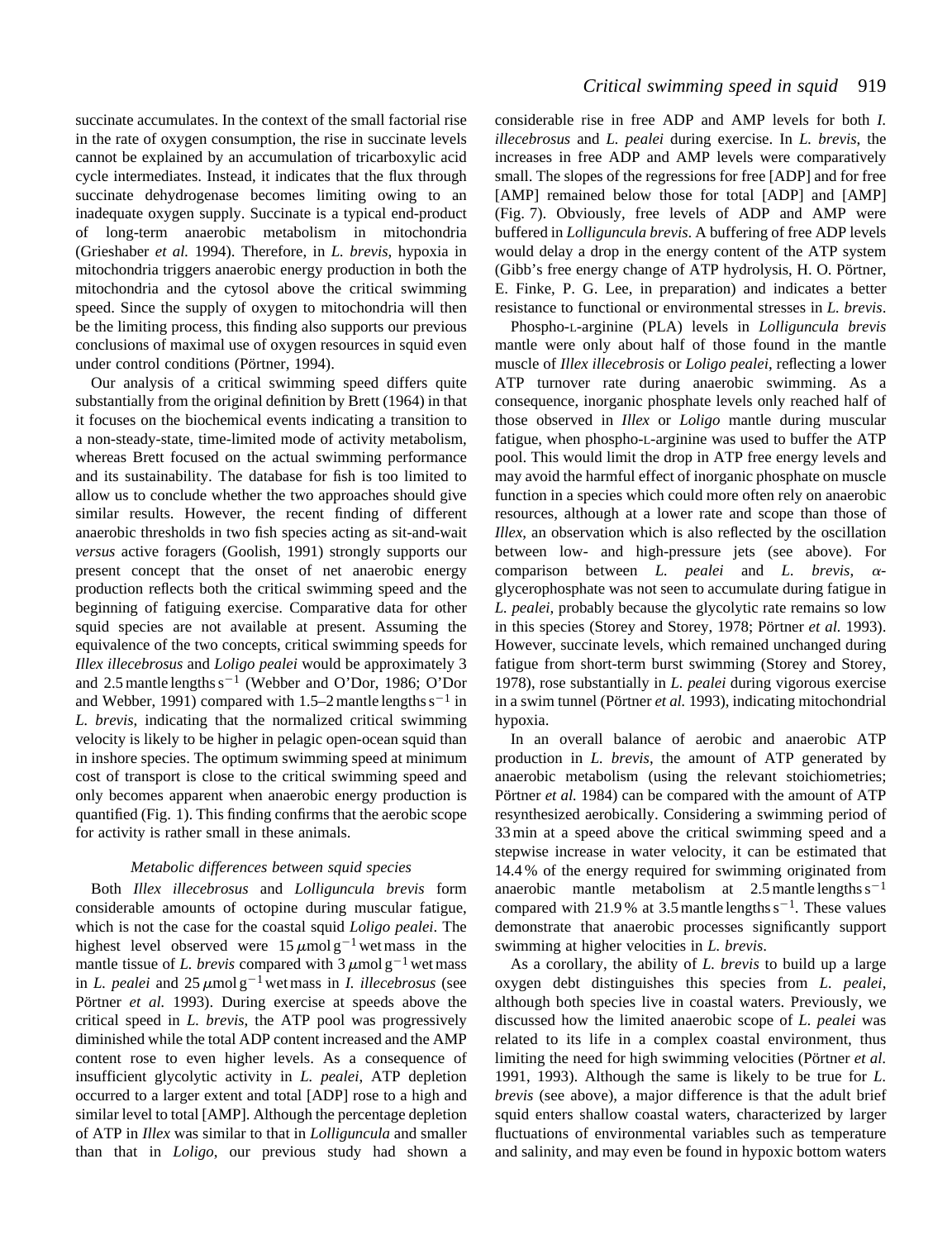#### 920 E. FINKE AND OTHERS

during feeding and/or escape excursions (Vecchione, 1991). The features of activity metabolism discussed above may support the ability of the brief squid to tolerate these fluctuating environmental conditions, whereas fluctuations of environmental variables are likely to be limited in the natural environment of *L. pealei.*

## *The importance of reduced body size*

*Lolliguncula brevis* is much smaller than most loliginids, a feature that may be related to its life in shallow waters. Virtually nothing is known about the size-dependence of the physiological characteristics of squid. In comparison with those of the larger loliginids, such as *Loligo pealei* and *Loligo forbesi*, the fins of *L. brevis* are somewhat less developed (see Wells, 1994). The fin size required for slow aerobic cruising and for fine locomotory control in a complex environment may be reduced in small compared with large squid. A reduced body size may enable the brief squid to enter shallow-water environments to collect prey. Moreover, small squid may reach a higher critical swimming speed (in body lengths  $s^{-1}$ ). Within one fish species, the critical swimming speed is known to decrease with increasing body length (Webb *et al.* 1984; Kaufmann, 1990), indicating that the smaller fish is better provided with oxygen. If this also holds true for small squid, then small squid may be more tolerant of ambient hypoxia than are larger squid.

## *Conclusions*

Oxygen supply to mitochondria limits the swimming performance of *Lolliguncula brevis* by determining a critical swimming speed above which anaerobic metabolism becomes involved. Long-term maintenance of steady swimming velocities is no longer possible since net depletion of energy stores sets in. The low critical swimming speed suggests that, in its complex and shallow-water environment, *L. brevis* usually travels short distances at lower speeds and will only occasionally and discontinuously use higher velocities. At higher velocities, *L. brevis* tends to oscillate between low- and high-pressure jets, the latter involving the use of anaerobic ATP production. Because anaerobic metabolic changes can be rapidly reversed in squid in general (Pörtner *et al.* 1993), these squid may cycle between purely aerobic and mixed aerobic and anaerobic swimming phases over short time intervals. On a longer time scale, this strategy implies a maximized use of ambient oxygen. At velocities above a critical value, the oscillation between aerobic and anaerobic jetting will allow an extended net use of anaerobic resources before fatigue sets in. This strategy may also be helpful when the animal dives into hypoxic waters. The invasive approach used in the present study does not allow us to obtain time-resolved data; however, previous timeresolved nuclear magnetic resonance experiments currently under evaluation should reveal whether these predictions really hold true (H. O. Pörtner, D. M. Webber, P. G. Lee, R. K. O'Dor and M. Quast, in preparation).

The excellent technical and logistical help from the staff of the Marine Biomedical Institute is gratefully acknowledged. This work was supported by NATO travel grants, the Deutsche Forschungsgemeinschaft (Po 278/4-7) and the National Institute of Health (DHHss RR01024 and DHHS RR04226). Alfred-Wegener-Institute Publication No. 1012.

### **References**

- BEIS, I. AND NEWSHOLME, E. A. (1975). The contents of adenine nucleotides, phosphagens and some glycolytic intermediates in resting muscles from vertebrates and invertebrates. *Biochem. J*. **152**, 23–32.
- BERGMEYER, H. U., BERGMEYER, J. AND GRAßL, M. (1986). (eds). *Methods of Enzymatic Analysis*. Weinheim: Verlag Chemie.
- BONE, Q., PULSFORD, A. AND CHUBB, A. D. (1981). Squid mantle muscle*. J. mar. biol. Ass. U.K.* **61**, 327–342.
- BRETT, J. R. (1964). The respiratory metabolism and swimming performance of young sockeye salmon. *J. Fish. Res. Bd Can.* **21**, 1183–1226.
- GÄDE, G. AND CARLSSON, K.-H. (1984). Purification and chracterization of octopine dehydrogenase from the marine nemertean *Cerebratulus lacteus* (Anopla: Heteronemerta): comparison with scallop octopine dehydrogenase. *Mar. Biol.* **79**, 39–45.
- GOOLISH, E. M. (1991). Anaerobic swimming metabolism of fish: sitand-wait *versus* active forager. *Physiol. Zool.* **64**, 485–501.
- GOSLINE, J. M., STEEVES, J. D., HARMAN, A. D. AND DEMONT, M. E. (1983). Patterns of circular and radial muscle activity in respiration and jetting of the squid, *Loligo opalescens*. *J. exp. Biol.* **104**, 97–109.
- GRIESHABER, M. AND GÄDE, G. (1976). The biological role of octopine in the squid, *Loligo vulgaris* (Lamarck). *J. comp. Physiol.* **108**, 225–232.
- GRIESHABER, M. K., HARDEWIG, I., KREUTZER, U. AND PÖRTNER, H. O. (1994). Physiological and metabolic responses to hypoxia in invertebrates. *Rev. Physiol. Biochem. Pharmac.* **125**, 43–147.
- GRIESHABER, M., KRONIG, E. AND KOORMANN, R. (1978). A photometric estimation of phospho-L-arginine, arginine and octopine using homogeneous octopine dehydrogenase isoenzyme 2 from the squid, *Loligo vulgaris* Lam. *Hoppe-Seyler's Z. physiol. Chem.* **359**, 133–136.
- HOCHACHKA, P. W. (1994). Oxygen efficient design of cephalopod muscle metabolism. In *Physiology of Cephalopod Molluscs – Lifestyle and Performance Adaptations* (ed. H. O. Pörtner, R. K. O'Dor and D. MacMillan), pp. 61–67. Basel: Gordon and Breach Publishers.
- KAUFMANN, R. (1990). Respiratory cost of swimming in larval and juvenile cyprinids. *J. exp. Biol.* **150**, 343–366.
- MESSENGER, J. B., NIXON, M. AND RYAN, K. P. (1985). Magnesium chloride as an anaesthetic for cephalopods. *Comp. Biochem. Physiol.* **82**C, 203–205.
- MOMMSEN, T. P., BALLANTYNE, J., MACDONALD, D., GOSLINE, J. AND HOCHACHKA, P. W. (1981). Analogues of red and white muscle in squid mantle. *Proc. natn. Acad. Sci. U.S.A*. **78**, 3274–3278.
- O'DOR, R. K. (1982). Respiratory metabolism and swimming performance of the squid, *Loligo opalescens*. *Can. J. Zool.* **39**, 580–587.
- O'DOR, R. K. (1988). The forces acting on swimming squid. *J. exp. Biol.* **137**, 421–442.